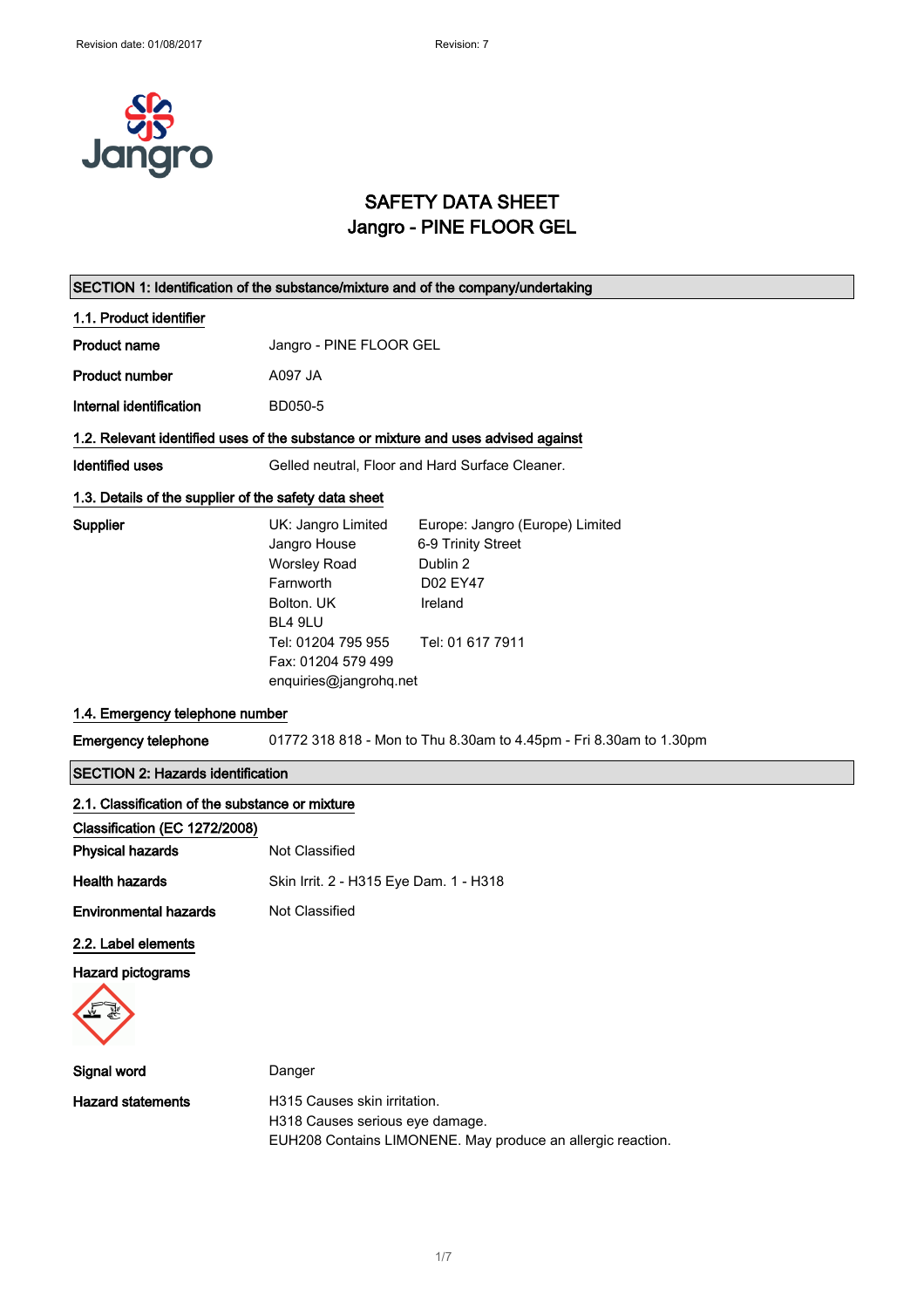| <b>Precautionary statements</b> | P102 Keep out of reach of children.<br>P280 Wear protective gloves/ protective clothing/ eye protection/ face protection.<br>P301 IF SWALLOWED:<br>P313 Get medical advice/ attention.<br>P302+P352 IF ON SKIN: Wash with plenty of water.<br>P332+P313 If skin irritation occurs: Get medical advice/attention.<br>P305+P351+P338 IF IN EYES: Rinse cautiously with water for several minutes. Remove<br>contact lenses, if present and easy to do. Continue rinsing.<br>P315 Get immediate medical advice/ attention.<br>P501 Dispose of contents/ container in accordance with local regulations. |
|---------------------------------|------------------------------------------------------------------------------------------------------------------------------------------------------------------------------------------------------------------------------------------------------------------------------------------------------------------------------------------------------------------------------------------------------------------------------------------------------------------------------------------------------------------------------------------------------------------------------------------------------|
| Contains                        | SODIUM DODECYL BENZENE SULPHONATE, TERPINEOL                                                                                                                                                                                                                                                                                                                                                                                                                                                                                                                                                         |

## 2.3. Other hazards

This product does not contain any substances classified as PBT or vPvB.

## SECTION 3: Composition/information on ingredients

## 3.2. Mixtures

| SODIUM DODECYL BENZENE SULPHONATE                                                                                                      | 5-10%                |
|----------------------------------------------------------------------------------------------------------------------------------------|----------------------|
| CAS number: 68411-30-3                                                                                                                 | EC number: 270-115-0 |
| Classification<br>Acute Tox. 4 - H302<br>Skin Irrit. 2 - H315<br>Eye Dam. 1 - H318<br>Aquatic Chronic 3 - H412                         |                      |
| <b>TERPINEOL</b>                                                                                                                       | 5-10%                |
| CAS number: 8000-41-7                                                                                                                  | EC number: 232-268-1 |
| Classification<br>Skin Irrit. 2 - H315<br>Eye Irrit. 2 - H319                                                                          |                      |
| <b>LIMONENE</b>                                                                                                                        | $0.1 - 1%$           |
| CAS number: 5989-27-5                                                                                                                  | EC number: 227-813-5 |
| M factor (Chronic) = $1$                                                                                                               |                      |
| Classification<br>Flam. Liq. 3 - H226<br>Skin Irrit. 2 - H315<br>Skin Sens. 1 - H317<br>Asp. Tox. 1 - H304<br>Aquatic Chronic 1 - H410 |                      |

SECTION 4: First aid measures

## 4.1. Description of first aid measures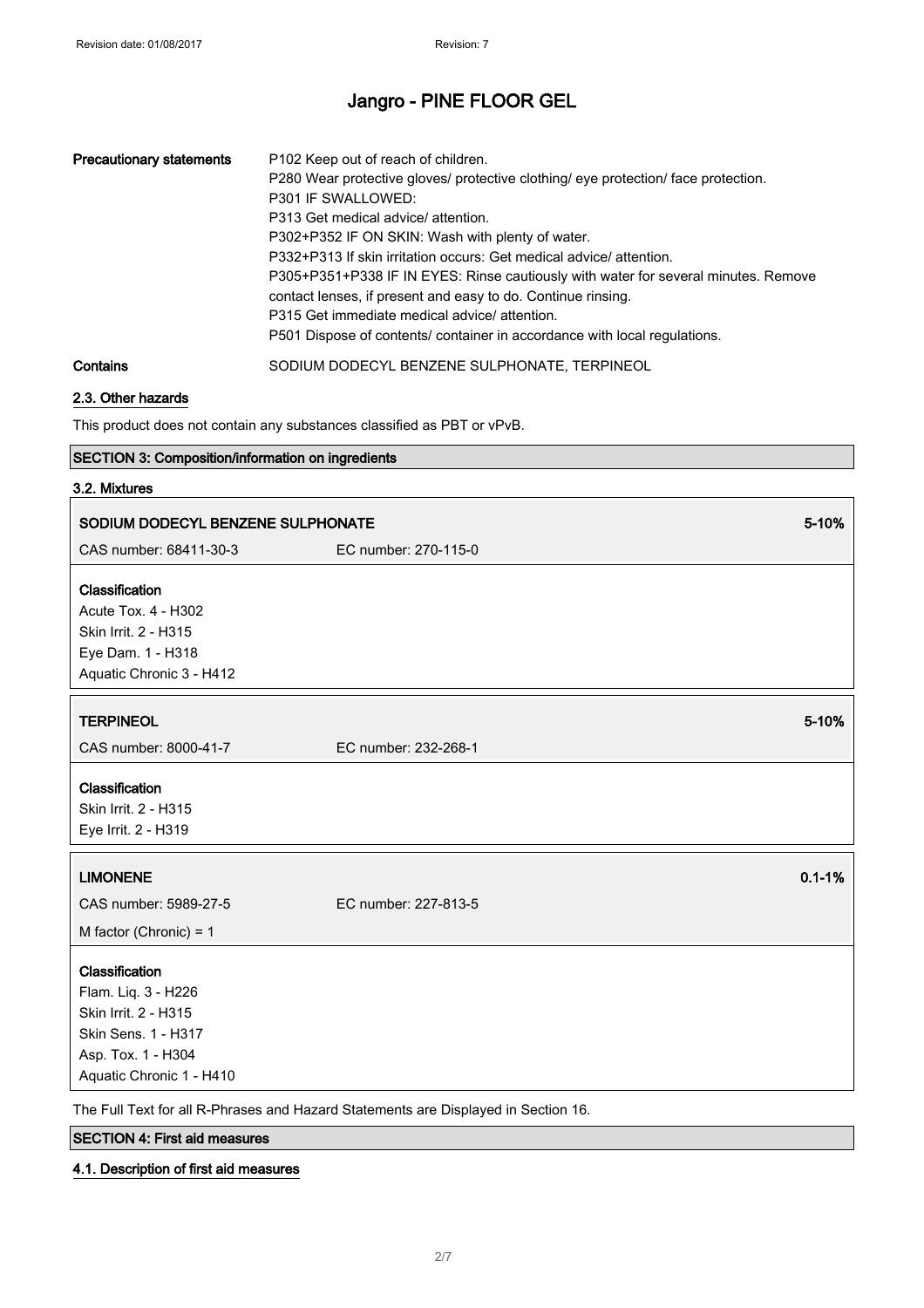| Inhalation                                                 | Unlikely route of exposure as the product does not contain volatile substances. If spray/mist<br>has been inhaled, proceed as follows. Move affected person to fresh air and keep warm and<br>at rest in a position comfortable for breathing. |
|------------------------------------------------------------|------------------------------------------------------------------------------------------------------------------------------------------------------------------------------------------------------------------------------------------------|
| Ingestion                                                  | Do not induce vomiting. Give plenty of water to drink. Get medical attention if any discomfort<br>continues.                                                                                                                                   |
| <b>Skin contact</b>                                        | Wash with plenty of water. Get medical attention if irritation persists after washing.                                                                                                                                                         |
| Eye contact                                                | Rinse immediately with plenty of water. Remove any contact lenses and open eyelids wide<br>apart. Continue to rinse. Get medical attention immediately.                                                                                        |
|                                                            | 4.2. Most important symptoms and effects, both acute and delayed                                                                                                                                                                               |
| <b>General information</b>                                 | The severity of the symptoms described will vary dependent on the concentration and the<br>length of exposure.                                                                                                                                 |
| Inhalation                                                 | Irritation of nose, throat and airway.                                                                                                                                                                                                         |
| Ingestion                                                  | May cause discomfort if swallowed.                                                                                                                                                                                                             |
| Skin contact                                               | Causes skin irritation. Prolonged and frequent contact may cause redness and irritation.                                                                                                                                                       |
| Eye contact                                                | Severe irritation, burning and tearing. Prolonged contact causes serious eye and tissue<br>damage.                                                                                                                                             |
|                                                            | 4.3. Indication of any immediate medical attention and special treatment needed                                                                                                                                                                |
| Notes for the doctor                                       | Treat symptomatically.                                                                                                                                                                                                                         |
| <b>SECTION 5: Firefighting measures</b>                    |                                                                                                                                                                                                                                                |
| 5.1. Extinguishing media                                   |                                                                                                                                                                                                                                                |
| Suitable extinguishing media                               | The product is not flammable. Use fire-extinguishing media suitable for the surrounding fire.                                                                                                                                                  |
| 5.2. Special hazards arising from the substance or mixture |                                                                                                                                                                                                                                                |
| Specific hazards                                           | Thermal decomposition or combustion products may include the following substances:<br>Irritating gases or vapours.                                                                                                                             |
| 5.3. Advice for firefighters                               |                                                                                                                                                                                                                                                |
| for firefighters                                           | Special protective equipment Wear positive-pressure self-contained breathing apparatus (SCBA) and appropriate protective<br>clothing.                                                                                                          |
| <b>SECTION 6: Accidental release measures</b>              |                                                                                                                                                                                                                                                |
|                                                            | 6.1. Personal precautions, protective equipment and emergency procedures                                                                                                                                                                       |
| <b>Personal precautions</b>                                | Wear protective clothing, gloves, eye and face protection. For personal protection, see<br>Section 8.                                                                                                                                          |
| 6.2. Environmental precautions                             |                                                                                                                                                                                                                                                |
| <b>Environmental precautions</b>                           | Spillages or uncontrolled discharges into watercourses must be reported immediately to the<br>Environmental Agency or other appropriate regulatory body.                                                                                       |
| 6.3. Methods and material for containment and cleaning up  |                                                                                                                                                                                                                                                |
| Methods for cleaning up                                    | Small Spillages: Flush away spillage with plenty of water. Large Spillages: Contain and<br>absorb spillage with sand, earth or other non-combustible material. Collect and place in<br>suitable waste disposal containers and seal securely.   |
| 6.4. Reference to other sections                           |                                                                                                                                                                                                                                                |
| Reference to other sections                                | For personal protection, see Section 8.                                                                                                                                                                                                        |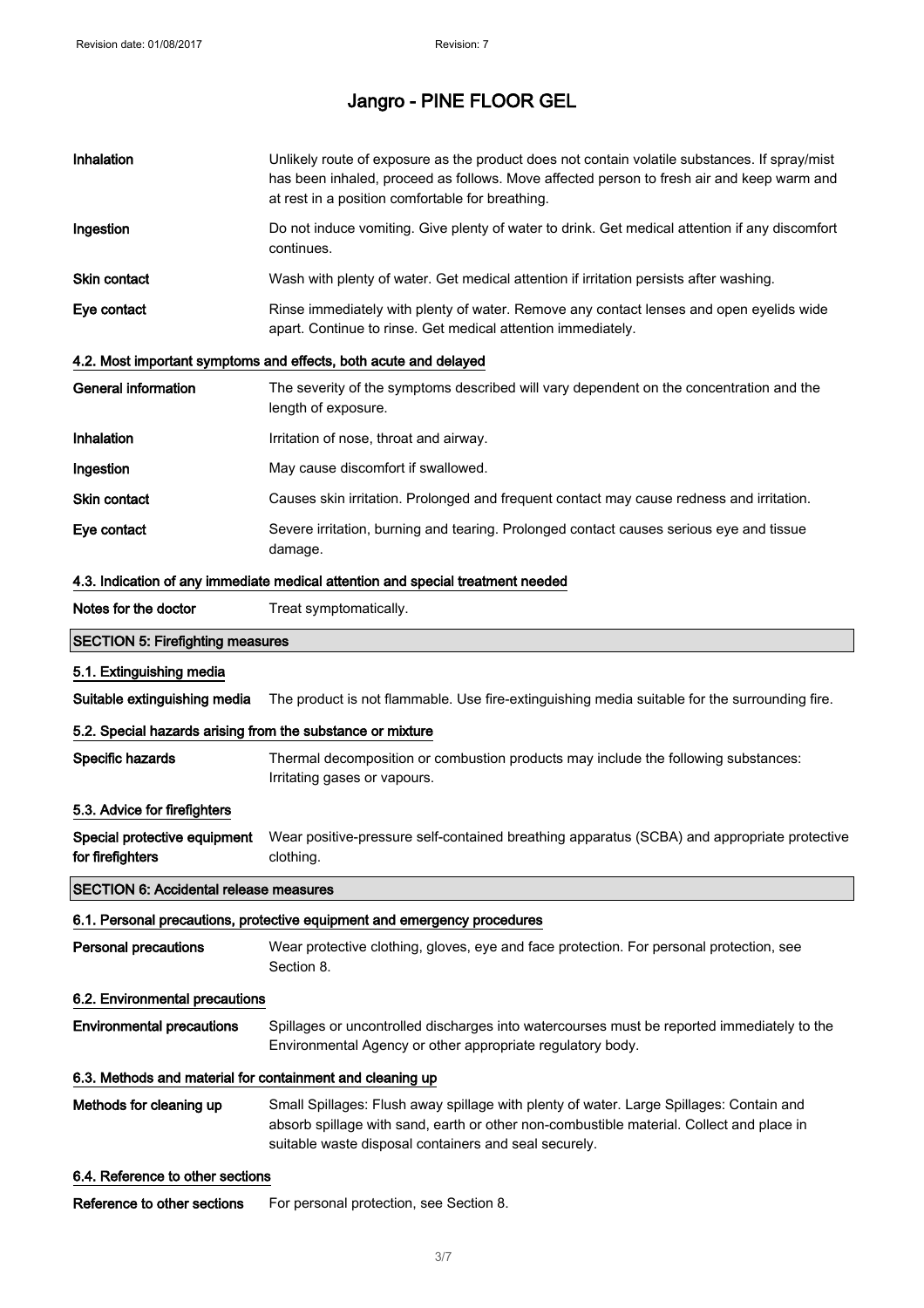| <b>SECTION 7: Handling and storage</b>                     |                                                                                                                                                                    |  |
|------------------------------------------------------------|--------------------------------------------------------------------------------------------------------------------------------------------------------------------|--|
| 7.1. Precautions for safe handling                         |                                                                                                                                                                    |  |
| <b>Usage precautions</b>                                   | For handling undiluted product: Wear protective clothing, gloves, eye and face protection.                                                                         |  |
|                                                            | 7.2. Conditions for safe storage, including any incompatibilities                                                                                                  |  |
| <b>Storage precautions</b>                                 | Store at moderate temperatures in dry, well ventilated area. Keep only in the original<br>container. Store away from the following materials: Oxidising materials. |  |
| 7.3. Specific end use(s)                                   |                                                                                                                                                                    |  |
| Specific end use(s)                                        | The identified uses for this product are detailed in Section 1.2.                                                                                                  |  |
| Usage description                                          | See Product Information Sheet & Label for detailed use of this product.                                                                                            |  |
| SECTION 8: Exposure controls/Personal protection           |                                                                                                                                                                    |  |
| 8.1. Control parameters                                    |                                                                                                                                                                    |  |
| Ingredient comments                                        | No exposure limits known for ingredient(s).                                                                                                                        |  |
| 8.2. Exposure controls                                     |                                                                                                                                                                    |  |
| Protective equipment                                       |                                                                                                                                                                    |  |
|                                                            |                                                                                                                                                                    |  |
| Appropriate engineering<br>controls                        | Not relevant.                                                                                                                                                      |  |
| Eye/face protection                                        | Wear eye protection.                                                                                                                                               |  |
| <b>Hand protection</b>                                     | Wear protective gloves. (Household rubber gloves.)                                                                                                                 |  |
| Other skin and body<br>protection                          | Wear appropriate clothing to prevent any possibility of skin contact.                                                                                              |  |
| <b>Respiratory protection</b>                              | Respiratory protection not required.                                                                                                                               |  |
| <b>SECTION 9: Physical and chemical properties</b>         |                                                                                                                                                                    |  |
| 9.1. Information on basic physical and chemical properties |                                                                                                                                                                    |  |
| Appearance                                                 | Viscous Gel. Viscous liquid.                                                                                                                                       |  |
| Colour                                                     | Green.                                                                                                                                                             |  |
| Odour                                                      | Pine.                                                                                                                                                              |  |
| pH                                                         | pH (concentrated solution): 8.20                                                                                                                                   |  |
| <b>Melting point</b>                                       | $0^{\circ}$ C                                                                                                                                                      |  |
| Initial boiling point and range                            | 100°C @ 760 mm Hg                                                                                                                                                  |  |
| Flash point                                                | Boils without flashing.                                                                                                                                            |  |
| <b>Relative density</b>                                    | 1.000 @ 20°C                                                                                                                                                       |  |
| Solubility(ies)                                            | Soluble in water.                                                                                                                                                  |  |
| 9.2. Other information                                     |                                                                                                                                                                    |  |
| Other information                                          | None.                                                                                                                                                              |  |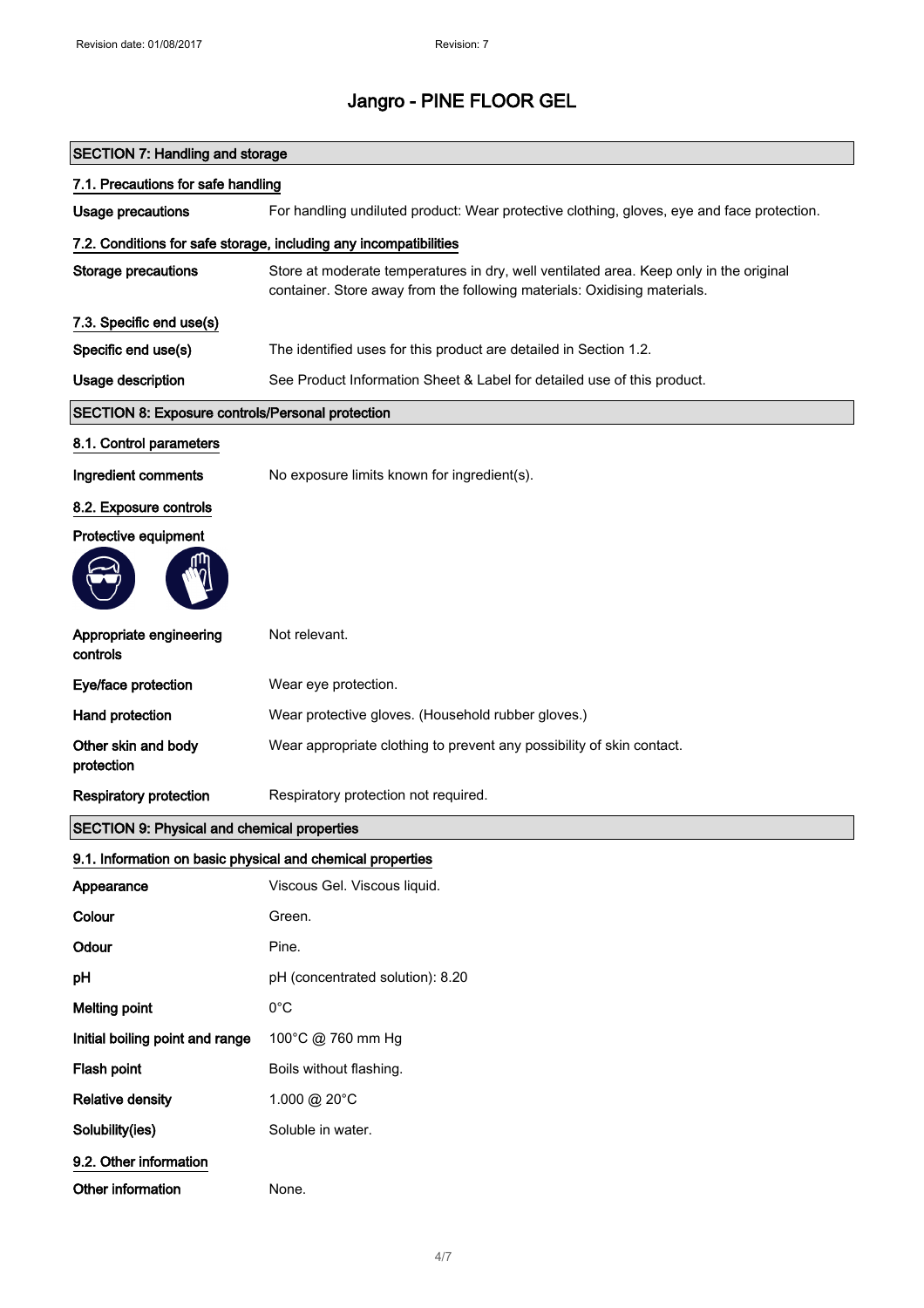| <b>SECTION 10: Stability and reactivity</b>  |                                                                                                                                                                                                                                                                                          |  |
|----------------------------------------------|------------------------------------------------------------------------------------------------------------------------------------------------------------------------------------------------------------------------------------------------------------------------------------------|--|
| 10.1. Reactivity                             |                                                                                                                                                                                                                                                                                          |  |
| Reactivity                                   | There are no known reactivity hazards associated with this product.                                                                                                                                                                                                                      |  |
| 10.2. Chemical stability                     |                                                                                                                                                                                                                                                                                          |  |
| <b>Stability</b>                             | No particular stability concerns.                                                                                                                                                                                                                                                        |  |
| 10.3. Possibility of hazardous reactions     |                                                                                                                                                                                                                                                                                          |  |
| Possibility of hazardous<br>reactions        | See sections 10.1, 10.4 & 10.5                                                                                                                                                                                                                                                           |  |
| 10.4. Conditions to avoid                    |                                                                                                                                                                                                                                                                                          |  |
| <b>Conditions to avoid</b>                   | There are no known conditions that are likely to result in a hazardous situation.                                                                                                                                                                                                        |  |
| 10.5. Incompatible materials                 |                                                                                                                                                                                                                                                                                          |  |
| Materials to avoid                           | No specific material or group of materials is likely to react with the product to produce a<br>hazardous situation.                                                                                                                                                                      |  |
| 10.6. Hazardous decomposition products       |                                                                                                                                                                                                                                                                                          |  |
| Hazardous decomposition<br>products          | No known hazardous decomposition products.                                                                                                                                                                                                                                               |  |
| <b>SECTION 11: Toxicological information</b> |                                                                                                                                                                                                                                                                                          |  |
| 11.1. Information on toxicological effects   |                                                                                                                                                                                                                                                                                          |  |
| <b>Toxicological effects</b>                 | We have not carried out any animal testing for this product. Any ATE figures quoted below are<br>from Toxicity Classifications that have been carried out using ATE (Acute Toxicity Estimate)<br>Calculation Method using LD50 or ATE figures provided by the Raw Material Manufacturer. |  |
| Other health effects                         | Low oral toxicity, but ingestion may cause irritation of the gastro-intestinal tract.                                                                                                                                                                                                    |  |
| Acute toxicity - oral                        |                                                                                                                                                                                                                                                                                          |  |
| Notes (oral LD <sub>50</sub> )               | Based on available data the classification criteria are not met.                                                                                                                                                                                                                         |  |
| ATE oral (mg/kg)                             | 17,232.0                                                                                                                                                                                                                                                                                 |  |
| <b>SECTION 12: Ecological information</b>    |                                                                                                                                                                                                                                                                                          |  |
| Ecotoxicity                                  | Not regarded as dangerous for the environment.                                                                                                                                                                                                                                           |  |
| 12.1. Toxicity                               |                                                                                                                                                                                                                                                                                          |  |
| <b>Toxicity</b>                              | We have not carried out any Aquatic testing, therefore we have no Aquatic Toxicity Data<br>specifically for this product. The Aquatic Toxicity Data, where provided by the raw material<br>manufacturer for ingredients with aquatic toxicity, can be made available on request.         |  |
| 12.2. Persistence and degradability          |                                                                                                                                                                                                                                                                                          |  |
|                                              | Persistence and degradability The surfactant(s) contained in this product complies(comply) with the biodegradability criteria<br>as laid down in Regulation (EC) No. 648/2004 on detergents.                                                                                             |  |
| 12.3. Bioaccumulative potential              |                                                                                                                                                                                                                                                                                          |  |
| <b>Bioaccumulative potential</b>             | The product does not contain any substances expected to be bioaccumulating.                                                                                                                                                                                                              |  |
| 12.4. Mobility in soil                       |                                                                                                                                                                                                                                                                                          |  |
| <b>Mobility</b>                              | Not known.                                                                                                                                                                                                                                                                               |  |
| 12.5. Results of PBT and vPvB assessment     |                                                                                                                                                                                                                                                                                          |  |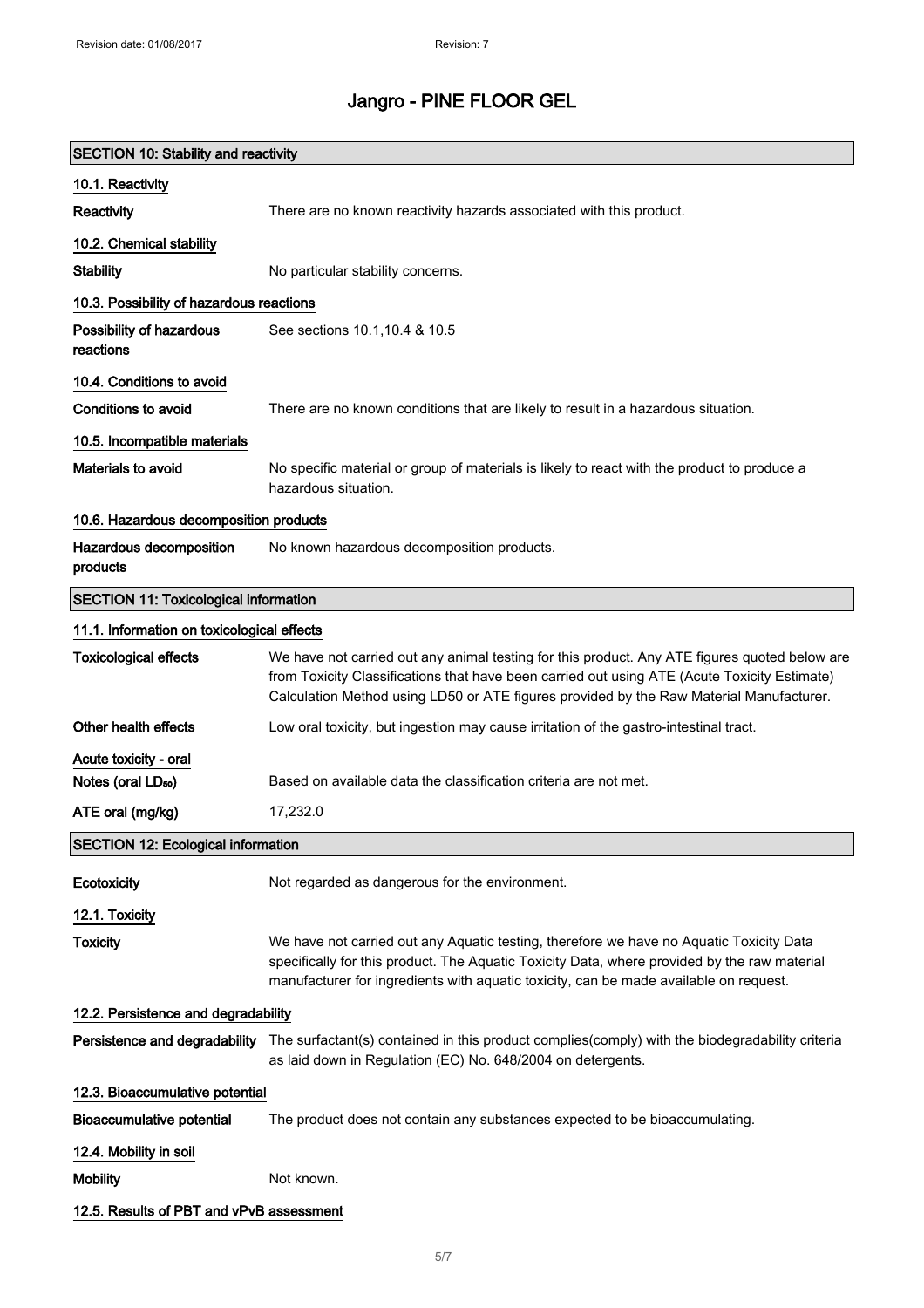| <b>Results of PBT and vPvB</b><br>assessment                | This product does not contain any substances classified as PBT or vPvB.                                                                                                                                                                                                                                                                                                                                                                                            |
|-------------------------------------------------------------|--------------------------------------------------------------------------------------------------------------------------------------------------------------------------------------------------------------------------------------------------------------------------------------------------------------------------------------------------------------------------------------------------------------------------------------------------------------------|
| 12.6. Other adverse effects                                 |                                                                                                                                                                                                                                                                                                                                                                                                                                                                    |
| Other adverse effects                                       | Not known.                                                                                                                                                                                                                                                                                                                                                                                                                                                         |
| <b>SECTION 13: Disposal considerations</b>                  |                                                                                                                                                                                                                                                                                                                                                                                                                                                                    |
| 13.1. Waste treatment methods                               |                                                                                                                                                                                                                                                                                                                                                                                                                                                                    |
| <b>Disposal methods</b>                                     | Discharge used solutions to drain. Small amounts (less than 5 Litres) of unwanted product<br>may be flushed with water to sewer. Larger volumes must be sent for disposal by approved<br>waste contractor. Consign empty container to normal waste.                                                                                                                                                                                                                |
| <b>SECTION 14: Transport information</b>                    |                                                                                                                                                                                                                                                                                                                                                                                                                                                                    |
| General                                                     | Not classified for Transport.                                                                                                                                                                                                                                                                                                                                                                                                                                      |
| 14.1. UN number                                             |                                                                                                                                                                                                                                                                                                                                                                                                                                                                    |
| 14.2. UN proper shipping name                               |                                                                                                                                                                                                                                                                                                                                                                                                                                                                    |
| 14.3. Transport hazard class(es)                            |                                                                                                                                                                                                                                                                                                                                                                                                                                                                    |
| 14.4. Packing group                                         |                                                                                                                                                                                                                                                                                                                                                                                                                                                                    |
| 14.5. Environmental hazards                                 |                                                                                                                                                                                                                                                                                                                                                                                                                                                                    |
| 14.6. Special precautions for user                          |                                                                                                                                                                                                                                                                                                                                                                                                                                                                    |
|                                                             | 14.7. Transport in bulk according to Annex II of MARPOL and the IBC Code                                                                                                                                                                                                                                                                                                                                                                                           |
| <b>SECTION 15: Regulatory information</b>                   |                                                                                                                                                                                                                                                                                                                                                                                                                                                                    |
|                                                             | 15.1. Safety, health and environmental regulations/legislation specific for the substance or mixture                                                                                                                                                                                                                                                                                                                                                               |
| <b>EU</b> legislation                                       | Safety Data Sheet prepared in accordance with REACH Commission Regulation (EU) No<br>2015/830 (which amends Regulation (EC) No 453/2010 & 1907/2006).<br>The product is as classified under GHS/CLP- Regulation (EC) No 1272/2008 classification,<br>labelling & packaging of substances & mixtures.<br>Ingredients are listed with classification under GHS/CLP - Regulation (EC) No 1272/2008<br>classification, labelling & packaging of substances & mixtures. |
| 15.2. Chemical safety assessment                            |                                                                                                                                                                                                                                                                                                                                                                                                                                                                    |
|                                                             | No chemical safety assessment has been carried out as not applicable as this product is a mixture.                                                                                                                                                                                                                                                                                                                                                                 |
| <b>SECTION 16: Other information</b>                        |                                                                                                                                                                                                                                                                                                                                                                                                                                                                    |
| Abbreviations and acronyms<br>used in the safety data sheet | PBT: Persistent, Bioaccumulative and Toxic substance.<br>vPvB: Very Persistent and Very Bioaccumulative.<br>ATE: Acute Toxicity Estimate.                                                                                                                                                                                                                                                                                                                          |

|                                     | REACH: Registration, Evaluation, Authorisation and Restriction of Chemicals Regulation<br>(EC) No 1907/2006.<br>GHS: Globally Harmonized System. |
|-------------------------------------|--------------------------------------------------------------------------------------------------------------------------------------------------|
| <b>Classification abbreviations</b> | Acute Tox. = Acute toxicity                                                                                                                      |
| and acronyms                        | Aquatic Chronic = Hazardous to the aquatic environment (chronic)                                                                                 |
|                                     | Asp. Tox. = Aspiration hazard                                                                                                                    |
|                                     | Eye Dam. = Serious eye damage                                                                                                                    |
|                                     | Eye Irrit. $=$ Eye irritation                                                                                                                    |
|                                     | Flam. Lig. = Flammable liguid                                                                                                                    |
|                                     | Skin Irrit. = Skin irritation                                                                                                                    |
|                                     | Skin Sens. = Skin sensitisation                                                                                                                  |